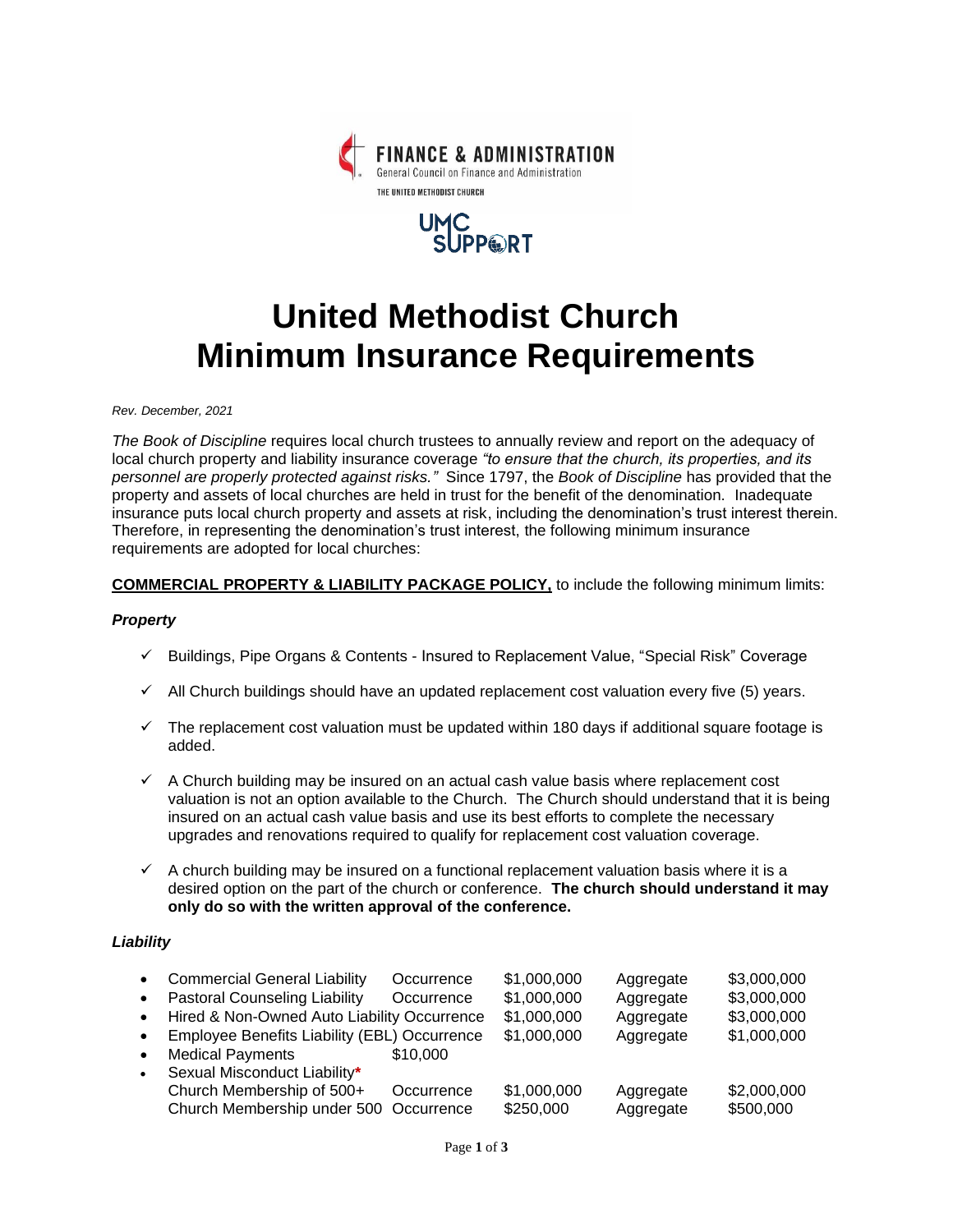**\*A lower limit of liability may be selected in the event that a state or other jurisdiction places a legally binding limit on the damage awards for sexual misconduct that is lower than the above referenced per occurrence limit. The limit selected may not be lower than the maximum damage award set by the state or other applicable jurisdiction.**

• Crime / Employee Dishonesty Occurrence \$25,000

#### **DIRECTORS' & OFFICERS / EMPLOYMENT PRACTICES LIABILITY,** to include the following minimum limits:

- Directors' & Officers \$1,000,000
- Employment Practices Liability Option 1 \$1,000,000 (including Sexual Harassment)
	- Required for churches with 500 or more members or any church with a preschool, school, or camp
- Employment Practices Liability Option 2 \$250,000 (including Sexual Harassment)
	- For churches with fewer than 500 members that do not have a preschool, school, or camp

**UMBRELLA / EXCESS LIABILITY** An Umbrella / Excess Liability policy is suggested for all churches and required for those with a membership of five-hundred (500) or more.

If applicable, this excess policy must extend over Commercial General Liability, Pastoral Counseling, Employee Benefits Liability, Owned Auto, Hired & Non-Owned Auto and Workers Compensation. A higher per occurrence limit may be appropriate based on specific risk characteristics such as church size and/or scope of operations and ministries.

## **WORKERS' COMPENSATION / EMPLOYERS LIABILITY INSURANCE,** as required by state law:

| Bodily Injury by Accident | Each Accident \$1,000,000 |  |
|---------------------------|---------------------------|--|
|                           |                           |  |

**Bodily Injury by Disease Policy Limit \$1,000,000** 

• Bodily Injury by Disease Each Employee \$1,000,000

**COMMERCIAL AUTOMOBILE LIABILITY,** applicable only if the church owns an automobile; to include the following minimum limits:

• Limit of Liability **\$1,000,000**